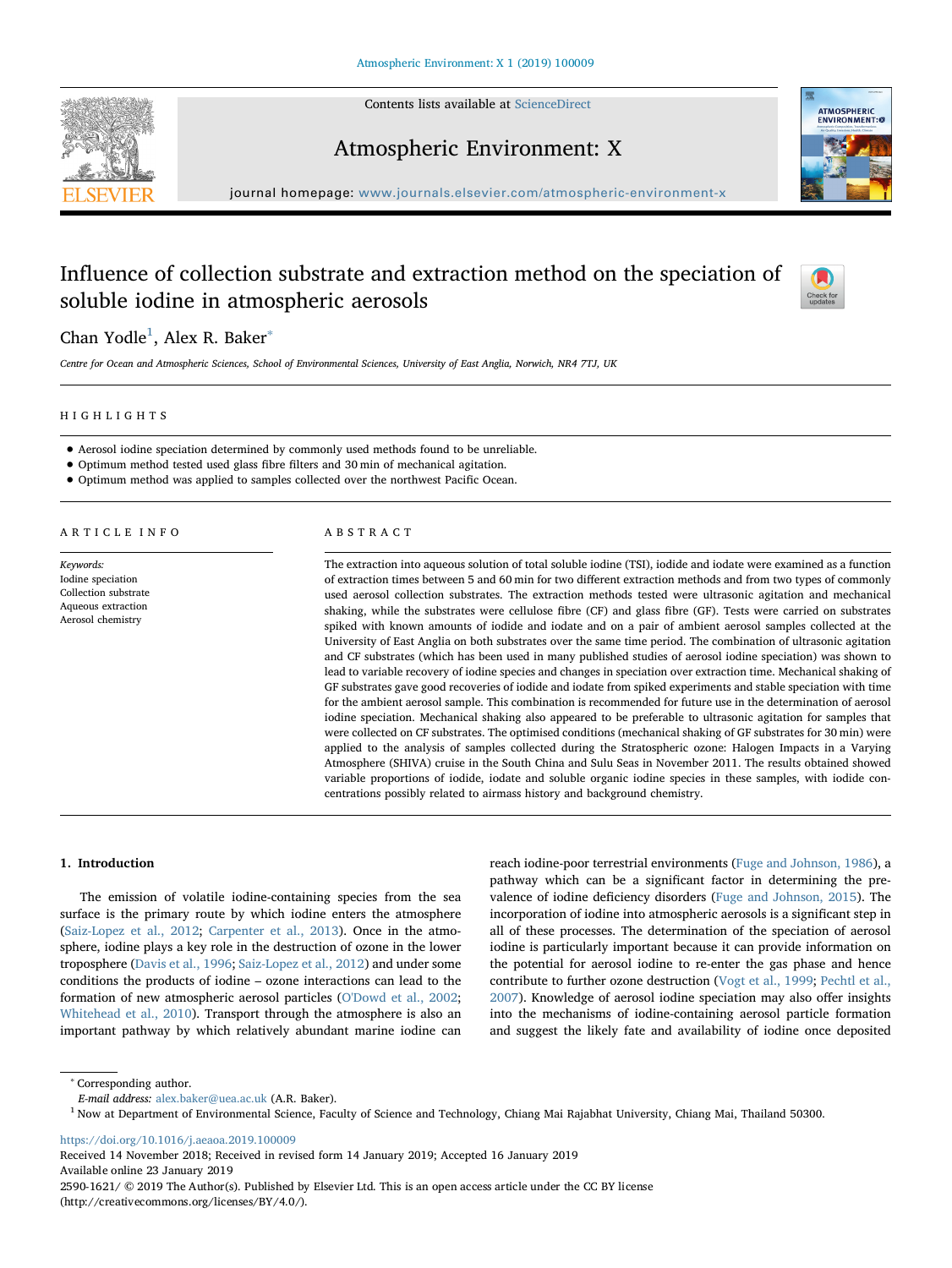onto the land surface ([Fuge and Johnson, 2015](#page-6-6)).

To date, there have been relatively few studies of the speciation of iodine in marine aerosol. In part this is due to the difficulties in determining iodine speciation at the low concentrations at which iodine in aerosol occurs in the atmosphere, typically <  $200$  pmol m $^{-3}\,$  ([Saiz-](#page-6-0)[Lopez et al., 2012\)](#page-6-0). However, within these studies, several different methods for collecting aerosol samples and determining the abundance of the various iodine fractions contained within them have been used (e.g. [Baker et al., 2000;](#page-5-0) [Baker, 2005](#page-6-9); [Gilfedder et al., 2008;](#page-6-10) [Lai et al.,](#page-6-11) [2008;](#page-6-11) [Xu et al., 2010a](#page-6-12); [Zhang et al., 2015](#page-6-13); [Xu et al., 2015\)](#page-6-14). There have been very few attempts to compare these various methods, and there are currently no standardised methods for the determination of aerosol iodine speciation. Ultrasonic agitation, which has been used in several studies ([Baker et al., 2000](#page-5-0), [2001;](#page-6-15) [Baker, 2004](#page-6-16), [2005](#page-6-9); [Gilfedder et al.,](#page-6-10) [2008;](#page-6-10) [Lai et al., 2008](#page-6-11); [Allan et al., 2009;](#page-5-1) [Xu et al., 2010a,](#page-6-12) [2010b](#page-6-17)), has been suggested to cause changes in aerosol iodine speciation [\(Baker](#page-5-0) [et al., 2000;](#page-5-0) [Xu et al., 2010a](#page-6-12)) and such changes have been shown to be dependent on the aerosol collection substrate used ([Xu et al., 2010a\)](#page-6-12).

This manuscript describes experiments in which aerosol samples collected in parallel using two commonly-used collection substrates were extracted using different protocols for the recovery of soluble iodine species. Experiments were performed using cellulose fibre (CF) and glass fibre (GF) filters that were spiked with known amounts of iodide and iodate, and on a pair of (CF- and GF- collected) aerosol samples acquired from the roof of the University of East Anglia (UEA), UK. Optimum collection and extraction methods were then applied to a set of aerosol samples obtained during the Stratospheric ozone: Halogen Impacts in a Varying Atmosphere (SHIVA) cruise in the South China and Sulu Seas.

## 2. Materials and methods

#### 2.1. Reagents

Reagent solutions and aerosol extraction solutions were made up in 18.2 MΩ cm ultrapure water (UPW; Elga Purelab Ultra). Calibration solutions and spikes added to extraction experiments were prepared from Aristar grade potassium iodide (KI: BDH) and 99.97% purity potassium iodate (KIO<sub>3</sub>: Fisher). Instrument rinse solutions during ICP-MS analysis for total soluble iodine (TSI) were prepared from 25% tetramethyl ammonium hydroxide (TMAH: ACROS Organics).

Aerosol collection and simulated aerosol sample extraction experiments were done using Whatman 41 cellulose fibre (CF) and Whatman Grade G653 glass fibre (GF) substrates (both obtained from Air Monitors Ltd, UK). CF substrates were used without pre-treatment, while all GF substrates were washed by immersion in two separate UPW baths for periods of 1 h, with copious rinsing with UPW after each immersion. Following washing, GF substrates were dried overnight under a laminar flow hood, wrapped individually in aluminium foil and ashed at 450 °C for 4 h.

#### 2.2. Aerosol collection procedures

Aerosol samples were collected using Tisch Hi-Vol collectors equipped with total suspended particulate (TSP) sampling heads, and operating at flow rates of  $\sim 1 \text{ m}^3 \text{min}^{-1}$ . For initial work testing collection and extraction protocols, two samplers (one containing CF and one GF substrates) were deployed simultaneously on the roof of the UEA, Norwich, UK (52.62°N, 1.24°E) over the period 7th - 10th January 2011. The air volume filtered for each sample was ~4200 m<sup>3</sup>. During the SHIVA cruise, a single Hi-Vol aerosol collector was used, equipped with GF substrates in a TSP sampling head. The cruise took place in the South China and Sulu Seas in November 2011 [\(Fig. 1\)](#page-1-0) and sample collection times varied between 13 and 25 h [\(Table 1\)](#page-2-0). After collection, all samples were transferred to individual zip-locked polyethylene bags (after first being wrapped in aluminium foil, in the case of GF

<span id="page-1-0"></span>

Fig. 1. Map of the SHIVA study area, showing the track of the FS Sonne between Singapore and Manila. Aerosol sample collection periods are shown as alternating thick blue and orange lines. Samples MI08 and MI10 (thin lines) were blanks.

substrates) and stored at −16 °C until analysed.

#### 2.3. Simulated aerosol samples

Extraction methods were tested on simulated aerosol samples, which were produced by spiking portions of unused (CF and washed and ashed GF) filters with known quantities of KI and  $KIO<sub>3</sub>$  solutions and then adding UPW, so that the final concentrations of added I<sup>−</sup> and IO<sub>3</sub><sup>-</sup> were both 100 nM. Spiked substrates suspensions were then subjected to the extraction protocols described below.

#### 2.4. Soluble iodine extraction protocols

The performance of two methods for the extraction of soluble iodine species from collected aerosol samples were compared. In each case, a known portion of the aerosol sample was suspended in UHP water. For the simulated and UEA aerosol samples filter portions were 1/16 or 1/ 32 of its total exposed area and the water volume was 20 mL, while for SHIVA 1/4 of each filter was used and the water volume was 25 mL. Extraction of the UEA sample was performed on two separate occasions.

The first method used ultrasonic agitation (Decon model FS100B, 75 W, 35–45 kHz) to release iodine species from the aerosol material. This method was similar to those used in a number of previous studies ([Baker et al., 2000,](#page-5-0) [2001](#page-6-15); [Baker, 2004](#page-6-16), [2005](#page-6-9); [Gilfedder et al., 2008;](#page-6-10) [Lai](#page-6-11) [et al., 2008](#page-6-11); [Allan et al., 2009](#page-5-1); [Xu et al., 2010a,](#page-6-12) [2010b](#page-6-17)). Exposure to ultrasonic agitation was varied from 5 to 60 min. The second extraction method used a rotary shaking table to continuously agitate the extraction solutions at room temperature, also for periods of 5–60 min. This method was similar to the extraction method employed by [Xu et al.](#page-6-14) [\(2015\)](#page-6-14) and [Zhang et al. \(2015\),](#page-6-13) but avoided the potential for grinding of the aerosol sample and substrate by a magnetic stirrer.

At the end of the extraction period, leachates were filtered through 0.2 μm cellulose acetate cartridge filters (Sartorius minisart) and were stored at 4 °C in the dark until analysis. Iodine concentrations measured in aerosol sample aqueous extracts  $(C^{ext})$  were converted into atmospheric concentrations  $(C^{air})$  taking into account the fraction of the total aerosol sample ( $f^{aero}$ ) used, the volume of UHP water ( $V^{UHP}$ ) and the volume of air ( $V^{air}$ ) filtered during aerosol sample collection (Eqn. [\(1\)](#page-1-1)).

<span id="page-1-1"></span>
$$
C^{\text{air}} = C^{\text{ext}} f^{\text{aero}} / (V^{\text{UHP}} V^{\text{air}})
$$
 (1)

#### 2.5. Iodine speciation analysis

Filtered aqueous extracts were analysed for TSI content using ICP-MS (Thermo X-Series). Conditions were: RF power 1200 W, sampling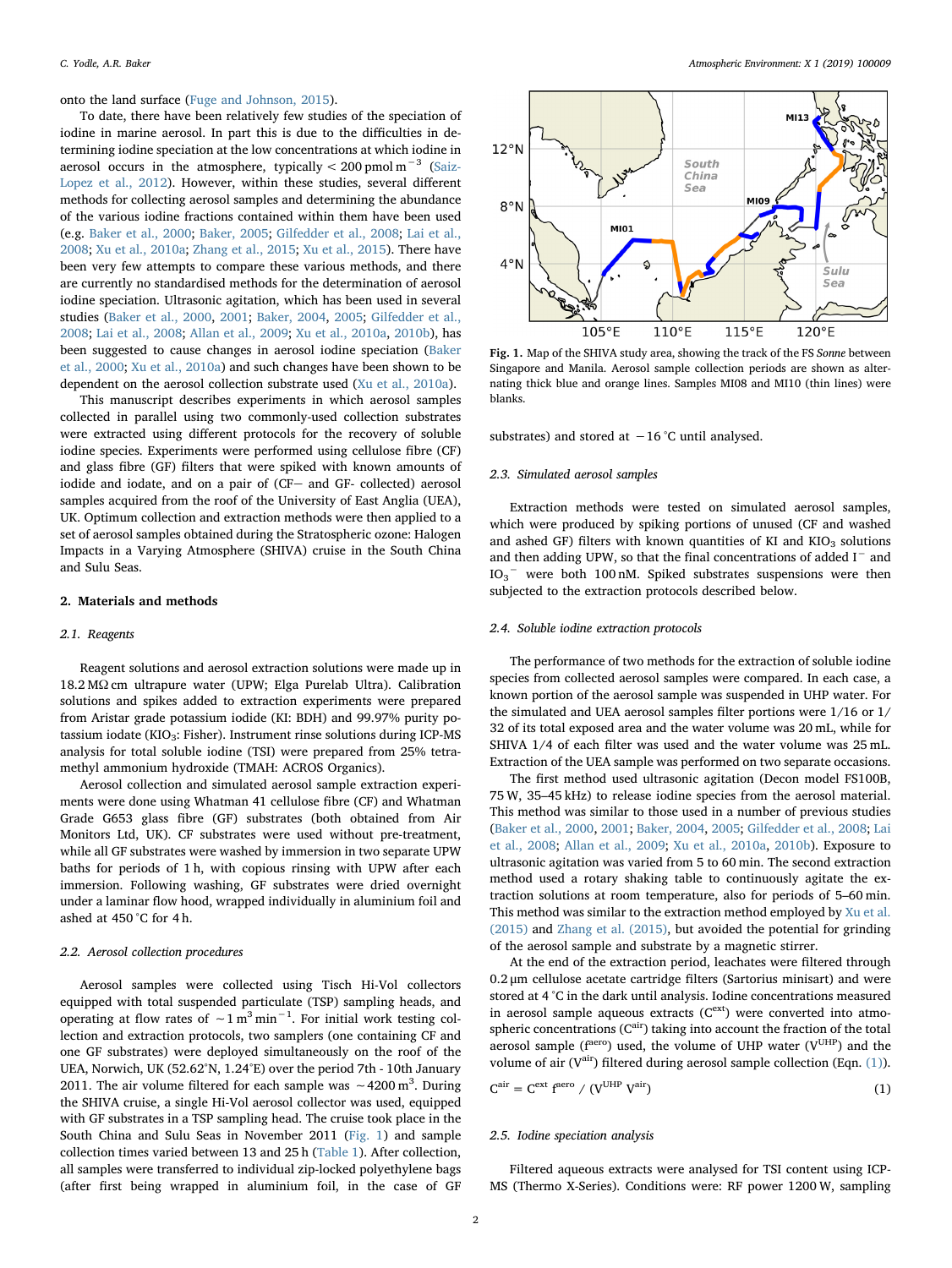<span id="page-2-0"></span>Details of aerosol samples collected during the SHIVA cruise.

|                 |                   | $\tilde{}$                         |            |                                    |                     |                    |
|-----------------|-------------------|------------------------------------|------------|------------------------------------|---------------------|--------------------|
| Sample          | <b>Start Date</b> | <b>Start Location</b>              | End Date   | End Location                       | Sampling Time (hrs) | Air Volume $(m^3)$ |
| <b>MI01</b>     | 16/11/2011        | 3.3°N 105.2°E                      | 17/11/2011 | 5.6°N 108.6°E                      | 23.5                | 1682.5             |
| MIO2            | 17/11/2011        | 5.6°N 108.6°E                      | 17/11/2011 | $2.7^{\circ}$ N 110.5 $^{\circ}$ E | 21.8                | 1563.5             |
| MI03            | 18/11/2011        | 2.6°N 110.5°E                      | 19/11/2011 | 1.9°N 110.7°E                      | 22.8                | 1633.0             |
| MI04            | 19/11/2011        | 1.8°N 110.7°E                      | 20/11/2011 | 3.3°N 112.3°E                      | 23.9                | 1714.0             |
| MI05            | 20/11/2011        | 3.3°N 112.3°E                      | 21/11/2011 | $4.5^{\circ}$ N 113.0 $^{\circ}$ E | 23.5                | 1682.5             |
| MI06            | 21/11/2011        | $4.6^{\circ}$ N 113.0 $^{\circ}$ E | 22/11/2011 | $6.0^{\circ}$ N 114.8 $^{\circ}$ E | 25.2                | 1807.2             |
| <b>MI07</b>     | 22/11/2011        | 6.0°N 114.8°E                      | 23/11/2011 | $6.0^{\circ}$ N 115.7 $^{\circ}$ E | 24.7                | 1772.8             |
| MI09            | 24/11/2011        | 7.4°N 116.2°E                      | 25/11/2011 | 7.1°N 119.0°E                      | 24.2                | 1737.7             |
| MI11            | 26/11/2011        | 6.5°N 120.0°E                      | 27/11/2011 | 9.1°N 120.3°E                      | 24.0                | 1720.5             |
| M <sub>12</sub> | 27/11/2011        | 9.2°N 120.2°E                      | 28/11/2011 | 11.9°N 121.2°E                     | 22.3                | 1598.6             |
| MI13            | 28/11/2011        | 12.0°N 121.1°E                     | 28/11/2011 | 14.2°N 120.2°E                     | 13.0                | 933.4              |
|                 |                   |                                    |            |                                    |                     |                    |

depth 120 mm, 0.4 mL min−<sup>1</sup> Micromist concentric nebulizer, carrier gas flow 0.87 mL min $^{-1}$ , high resolution acquisition mode, acquisition time 900 s. TMAH (0.011 M) was used as a rinse solution between each analysis, in order reduce carry-over of iodine between samples. Chromatographic separation of iodide and iodate was achieved using a Dionex AS16 ion exchange column 2\*250 mm, with Dionex AG16 guard column 2\*50 mm. The eluant was 35 mM sodium hydroxide (NaOH) at a flow rate of 1.0 mL min<sup>-1</sup> and the injection volume was 100 μL. The effluent of the chromatography column was interfaced directly to the ICP-MS and elution of iodine species was monitored using the same conditions as for TSI determination. The instrument was calibrated using standard solutions prepared by dilution of  $KIO<sub>3</sub>$  (TSI) or KI and  $KIO<sub>3</sub>$  (speciation) on a daily basis. TSI concentrations in marine aerosol have often been observed to exceed total inorganic iodine (TII, i.e. iodide plus iodate) concentrations, with the excess iodine being ascribed to the presence of soluble organic iodine (SOI) species [\(Baker, 2005](#page-6-9)).

#### 2.6. Major ion analysis

Major ions (Na<sup>+</sup>, NH<sub>4</sub><sup>+</sup>, Mg<sup>2+</sup>, K<sup>+</sup>, Ca<sup>2+</sup>, Cl<sup>-</sup>, NO<sub>3</sub><sup>-</sup>, SO<sub>4</sub><sup>2-</sup>, Br<sup>-</sup>,  $C_2O_4^2$ <sup>-</sup>) were determined in aqueous extracts of the SHIVA samples by ion chromatography (Dionex ICS-5000), using CS12A (cations) and AS18 (anions) columns. Concentrations of ions derived from seaspray  $(X_{ss})$  were calculated from the measured Na<sup>+</sup> concentration for each sample and the ratio of that ion's concentration in seawater to that of  $Na<sup>+</sup>$  (ss-X = Na<sub>aerosol</sub> X<sub>sw</sub>/Na<sub>sw</sub>). Non-seasalt concentrations were calculated as the difference between measured concentrations and calculated seasalt concentrations (nss- $X = X_{\text{aerosol}} - \text{ss-X}$ ).

#### 2.7. Airmass back trajectories

Airmass origins during the SHIVA cruise were assessed using 5-day airmass back trajectories obtained from the NOAA HYSPLIT model. Trajectories were calculated for heights of 10, 500 and 1000 m above the ship's position at the start of each sample collection period.

#### 3. Results and discussion

#### 3.1. Iodine recovery during extraction of simulated aerosol samples

Percentage recoveries of TSI, iodide and iodate for the two extraction methods and both filter types are shown in [Fig. 2](#page-3-0). For the GF substrate, recoveries were close to 100% for TSI and 82–95% for iodide and iodate and were relatively constant with extraction time. Similar recoveries of TSI (i.e. ∼100%) were also achieved for CF substrates (except for the shaking experiment at 15 min). Recoveries for iodide and iodate from the CF substrates were much more variable and were particularly low for iodate. In the shaking experiments, recoveries for iodide were generally  $> 120\%$ , which indicated that there may have been some reduction of iodate to iodide in this case. Similar experiments conducted by [Xu et al. \(2010a\)](#page-6-12) also showed significant changes

in iodine speciation with increasing exposure of CF substrates to ultrasonication. In that case, recoveries of iodide decreased from 87% after 5 min to 18% after 60 min. These authors also reported smaller decreases in recovery of iodide (100%–85%) from GF substrates, while the recoveries of iodate were not significantly different from 100% for either CF or GF substrates under these conditions.

#### 3.2. Iodine speciation in aerosol samples from UEA

The variation in concentrations of TSI and iodide over time for the two experiments performed on the sample collected at UEA under the different extraction protocols is shown in [Fig. 3](#page-3-1). Iodate concentrations during these experiments are not shown because they were below the analytical detection limit (equivalent to 0.32 pmol  $m^{-3}$  for these samples) in all but two cases. The much lower concentrations of iodide than TSI and the absence of detectable iodate indicates that this sample contained a substantial proportion of SOI. For example, in the second experiment after 30 min of shaking the GF sample, the observed concentrations of TSI, iodide and iodate were 7.8  $\pm$  0.2, 3.6  $\pm$  0.6 and <  $0.32$  pmol m<sup>-3</sup> respectively, implying a concentration of SOI of 3.8–4.1 pmol m<sup>-3</sup>.

The results obtained generally show greater stability in speciation than was observed in the simulated extraction experiment. In particular, neither TSI nor iodide concentrations showed appreciable changes with extraction time under the shaking regime. In the ultrasonication experiments there were indications that the iodide concentration increased with increasing extraction time (especially for the CF substrate, [Fig. 3c](#page-3-1)), while the TSI concentration was relatively stable. This implies that ultrasonication caused conversion of another species into iodide over time under these conditions. Since iodate concentrations were too low to account for the increase in iodide, its source was presumably SOI. Changes in iodine speciation (conversion of inorganic iodine into SOI) with increasing exposure to ultrasonication have been observed previously in a sample of aerosol collected on CF substrate at a coastal site in the UK [\(Baker et al., 2000\)](#page-5-0).

#### 3.3. Optimum conditions for aerosol iodine speciation determination

Although there were some inconsistencies between the results of the simulated extractions and those of the extraction of the aerosol samples from UEA, there were some clear trends which can be used to aid the selection of optimum conditions for the determination of aerosol iodine speciation. Both experiments showed that the combination of ultrasonic extraction and CF substrates resulted in speciation that was variable with extraction time and showed evidence of species interconversions. Similar variability under these conditions has been reported in other studies [\(Baker et al., 2000;](#page-5-0) [Xu et al., 2010a](#page-6-12)). The likely cause of this effect is the generation of active oxygen species, such as hydrogen peroxide, caused by acoustic cavitation during ultrasonication ([Kanthale et al., 2008](#page-6-18)), which has been demonstrated to oxidise iodide ([Liu and Wu, 1934\)](#page-6-19). This combination is therefore considered to be the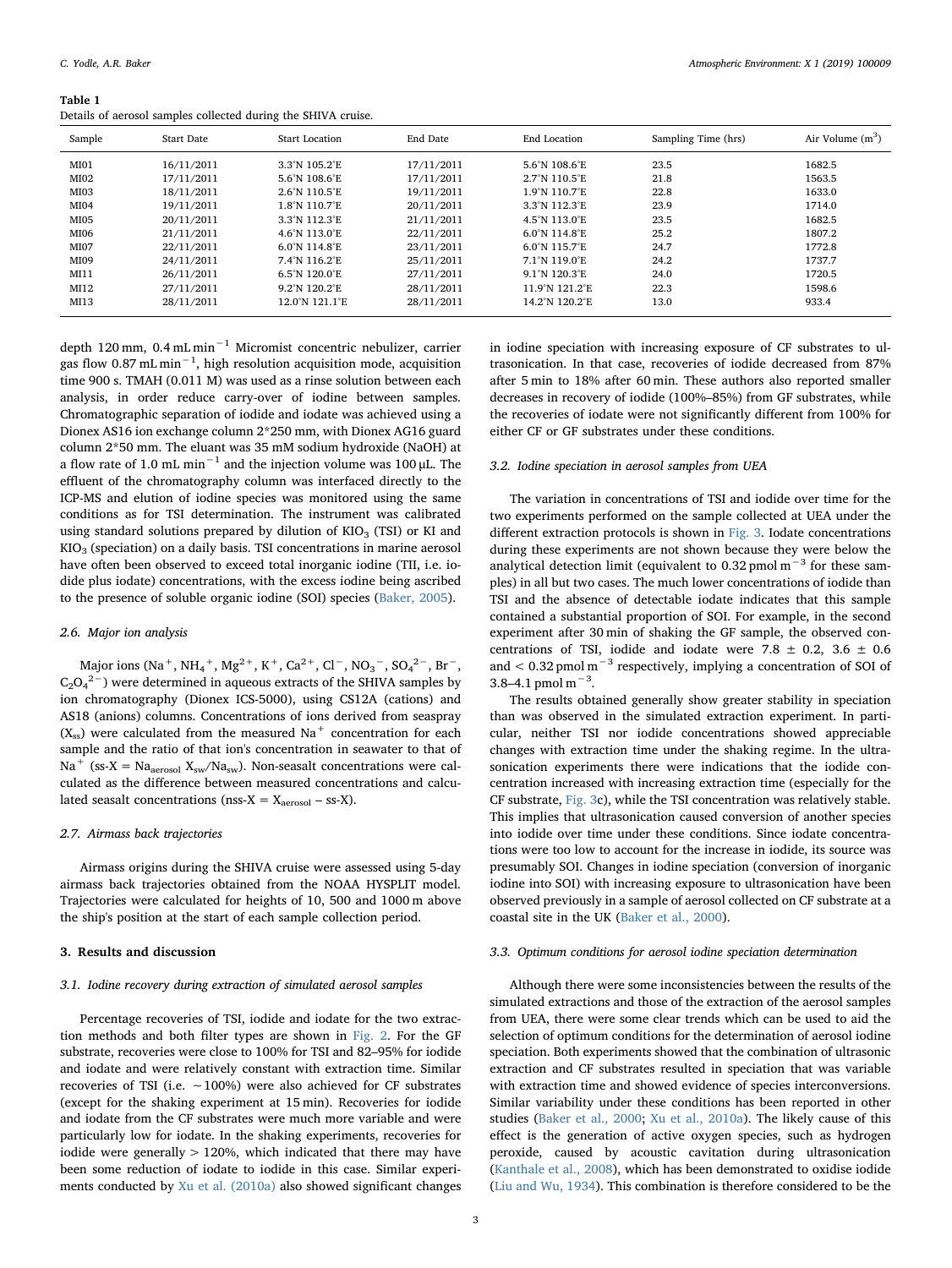<span id="page-3-0"></span>

Fig. 2. Percentage recoveries obtained for TSI (circles), iodide (triangles) and iodate (squares) during extraction of portions of CF (a and c) and GF (b and d) substrates. Sample agitation during extraction was by mechanical shaking (a and b) or ultrasonication (c and d). Error bars show the spread of duplicate extractions – in most cases these are smaller than the symbols.

least reliable method of those tested.

In the simulated aerosol extraction experiment, the combination of GF substrates and mechanical shaking [\(Fig. 2b](#page-3-0)) yielded recoveries for TSI, iodide and iodate that were consistently close to 100% over the

majority of extraction times. This combination also gave results for iodine concentrations that were relatively insensitive to extraction time for the sample collected at UEA [\(Fig. 3b](#page-3-1)). The results obtained by mechanical shaking of the CF substrates for the UEA sample [\(Fig. 3a](#page-3-1))

<span id="page-3-1"></span>

Fig. 3. Atmospheric concentrations of TSI (circles) and iodide (triangles) determined after extraction of the UEA aerosol sample from CF (a and c) and GF (b and d) substrates. Sample agitation during extraction was by mechanical shaking (a and b) or ultrasonication (c and d). Error bars show the spread of duplicate extractions. Extractions were conducted during two separate experiments, denoted by solid or dashed lines. TSI determinations for the first experiment in d) were lost due to instrument malfunction.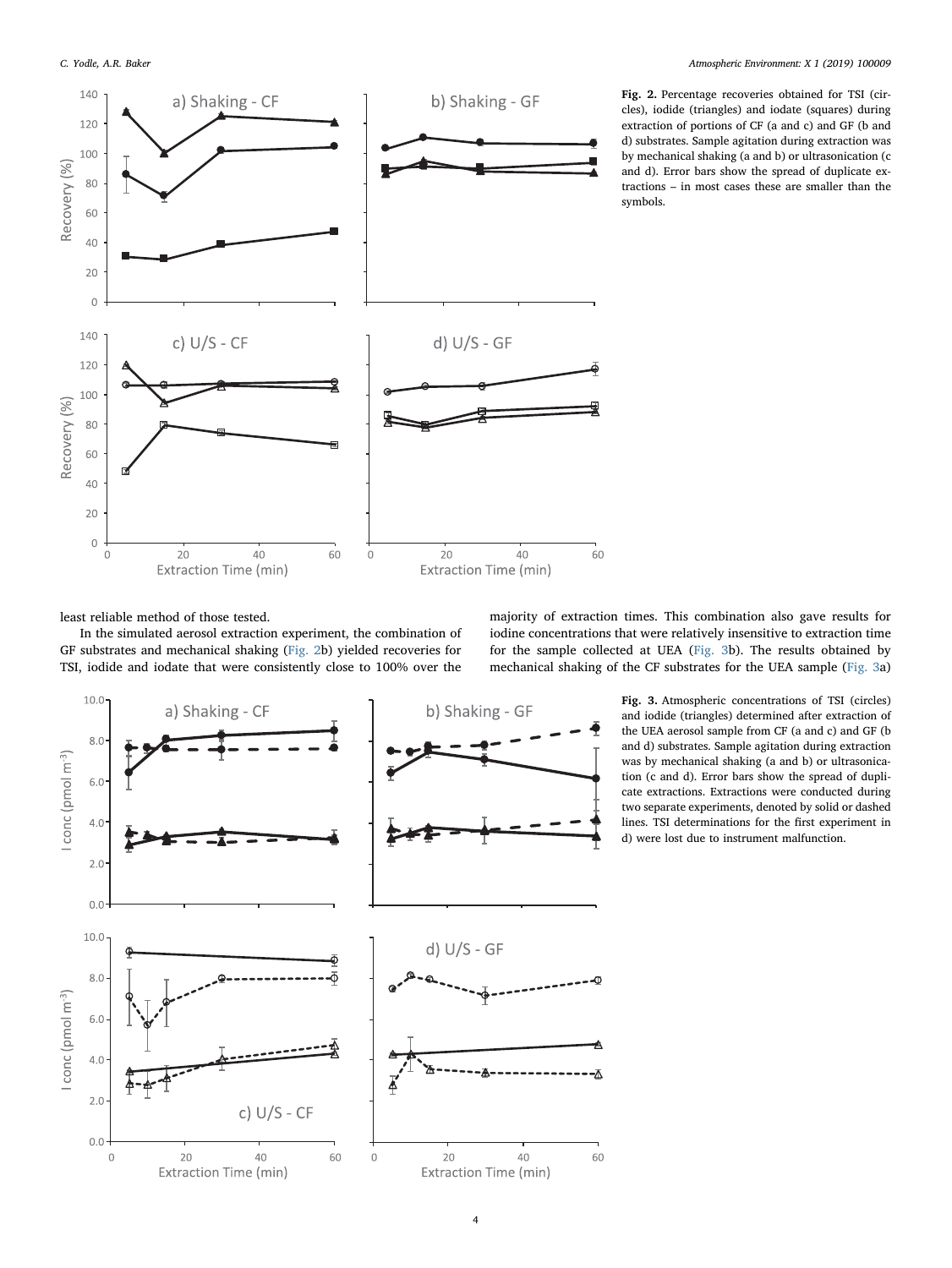#### <span id="page-4-0"></span>Table 2

Measured concentrations of TSI, iodide and iodate and calculated SOI concentrations (all pmol  $m^{-3}$ ) in SHIVA aerosol samples.

| Sample                                                                                      | TSI                                                                                                                                                                             | Iodide                                                                                                                                                                                | Iodate                                                                                                                                                                              | SOI <sup>a</sup>                                                                                                                             |
|---------------------------------------------------------------------------------------------|---------------------------------------------------------------------------------------------------------------------------------------------------------------------------------|---------------------------------------------------------------------------------------------------------------------------------------------------------------------------------------|-------------------------------------------------------------------------------------------------------------------------------------------------------------------------------------|----------------------------------------------------------------------------------------------------------------------------------------------|
| MI01<br>MI02<br>MI03<br>MI04<br>MI05<br>MI06<br><b>MI07</b><br>MI09<br>MI11<br>MI12<br>MI13 | $11.1 + 2.3$<br>$12.4 + 2.4$<br>$8.2 + 1.3$<br>$8.6 \pm 1.0$<br>$9.0 \pm 1.1$<br>$15.5 + 2.2$<br>$9.2 + 0.2$<br>$8.1 \pm 0.2$<br>$15.9 + 1.4$<br>$8.3 \pm 1.2$<br>$7.0 \pm 0.4$ | $2.25 + 0.04$<br>$3.40 \pm 0.08$<br>$4.4 \pm 0.2$<br>$3.3 + 0.3$<br>$3.6 \pm 0.4$<br>$3.8 \pm 0.2$<br>$3.7 \pm 0.6$<br>$3.0 \pm 0.1$<br>$5.5 \pm 0.5$<br>$5.2 \pm 0.4$<br>$6.1 + 0.2$ | $6.8 + 0.1$<br>$6.02 \pm 0.07$<br>$1.9 + 0.8$<br>$1.4 \pm 0.1$<br>$2.6 \pm 0.2$<br>$9.8 + 0.6$<br>$4.2 \pm 0.1$<br>$5.0 \pm 0.1$<br>$5.04 + 0.07$<br>$3.3 \pm 0.3$<br>$1.6 \pm 0.2$ | < 2.3<br>$3.0 \pm 2.4$<br>$1.8 + 1.5$<br>$3.9 + 1.1$<br>$2.9 + 1.2$<br>< 2.3<br>$1.3 + 0.7$<br>< 0.3<br>$5.4 \pm 1.5$<br>< 1.3<br>${}_{0.5}$ |
|                                                                                             |                                                                                                                                                                                 |                                                                                                                                                                                       |                                                                                                                                                                                     |                                                                                                                                              |

<span id="page-4-2"></span> $^{\rm a}$  Detection limits for SOI were estimated by propagating the uncertainties in the measured concentrations of TSI, iodide and iodate for each sample.

were very similar to those obtained with the GF substrates, although the CF/shaking combination did not appear to yield reliable results for iodate in the simulated aerosol experiment.

It was therefore concluded that the GF/shaking combination gave the most reliable iodine speciation results, and that a shaking time of 30 min was sufficient to quantitatively extract the soluble iodine fraction from ambient aerosol samples [\(Figs. 2b and 3b](#page-3-0)). Given the results obtained for the UEA sample collected on the CF substrate, it is cautiously suggested that similar extraction conditions might also result in reliable speciation analysis for samples collected on this substrate.

#### 3.4. Iodine speciation in SHIVA aerosol samples

Results obtained for the analysis of the samples collected during the SHIVA cruise (TSI, iodide, iodate and SOI concentrations) using the optimised sampling and extraction methods are shown in [Table 2](#page-4-0). Full aerosol composition data from the cruise are available from [Baker and](#page-6-20) [Yodle \(2018\)](#page-6-20).

TSI, iodide and iodate were detectable in all of the SHIVA samples, with iodide accounting for 20–87% (median 39%) of the soluble iodine. SOI was detectable in 5 of the samples. The wide variation in the relative proportions of the soluble iodine species in these samples is in agreement with the results obtained from many other studies of marine aerosols ([Baker, 2004,](#page-6-16) [2005;](#page-6-9) [Lai et al., 2008,](#page-6-11) [2011](#page-6-21); [Allan et al., 2009](#page-5-1); [Xu et al., 2010b](#page-6-17), [2015;](#page-6-14) [Zhang et al., 2015\)](#page-6-13). TSI concentrations reported here for the SHIVA samples (7.0–15.9 pmol m<sup>-3</sup>; [Table 2](#page-4-0)) were similar to the range ( $\sim$ 13–20 pmol m<sup>-3</sup>) previously reported in the South China and Sulu Seas ([Lai et al., 2008\)](#page-6-11). These authors reported that SOI and iodide dominated the speciation of the samples that they collected, with iodate contributing less than 10% to TSI. In the SHIVA samples iodate was found to be a more significant component (16–63% of TSI). The analysis methods used by [Lai et al. \(2008\):](#page-6-11) CF substrates and 20 min ultrasonic extraction, were found to be the least reliable conditions for the determination of aerosol iodine speciation of those tested in the present work. This difference in methodology may contribute to the variation in iodine speciation between the two datasets, but the possibility that this was due to natural variability in speciation cannot be excluded.

The SHIVA samples show loss of Cl<sup>−</sup> and Br−, relative to seawater composition [\(Fig. 4](#page-4-1) a & b), as has been previously reported in many other studies of aerosol composition (e.g. [Keene et al., 1990;](#page-6-22) [Sander](#page-6-23) [et al., 2003](#page-6-23)). In contrast, the total inorganic iodine (TII, the sum of I<sup>−</sup> and  $IO_3^-$ ) concentrations in the SHIVA samples were significantly higher than expected from seaspray generation [\(Fig. 4](#page-4-1)c), with TSI concentrations being enriched over seawater iodine concentrations by factors of ∼35–310. Iodine enrichment in marine aerosol has been reported in several previous studies, as a result of the dominance of marine gas-phase iodine emissions over those associated with seaspray

<span id="page-4-1"></span>

Fig. 4. Concentrations of a) chloride, b) bromide and c) total inorganic iodine in the SHIVA aerosol samples (bars). Each panel also shows the calculated concentrations of Cl−, Br<sup>−</sup> and inorganic iodine due to seasalt (crosses) in each sample. Empty bars in b) indicate that Br<sup>−</sup> concentrations were below the limit of detection. Values plotted in those cases were 75% of the detection limit concentration.

generation ([Saiz-Lopez et al., 2012\)](#page-6-0).

Previous studies have indicated that aerosol iodine speciation varies with airmass origin (e.g. [Baker et al., 2001](#page-6-15)). Since the dominant source of iodine to the atmosphere is the photolysis of precursor gases to produce iodine atoms [\(Saiz-Lopez et al., 2012\)](#page-6-0), the variation in aerosol speciation is presumably due to differences gas- or aerosol-phase chemistry subsequent to this photolysis. It is therefore interesting to investigate whether there are influences of airmass origin on the speciation of iodine in the SHIVA samples, and whether aerosol background chemistry might play a part in this. Two distinct types of airmass back trajectory were encountered during the cruise [\(Fig. 5](#page-5-2)): samples MI01 – 05 were associated with circulation over the southern regions of the South China Sea (SCS), while the air sampled during the later period of the cruise originated in the western North Central Pacific (NCP) and passed over the Philippines before collection. The SCS group had significantly higher nss-SO<sub>4</sub><sup>2</sup> and lower nss-Ca<sup>2+</sup> than the NCP group (two-tailed Mann Whitney  $U$  test,  $p = 0.05$ ). Iodide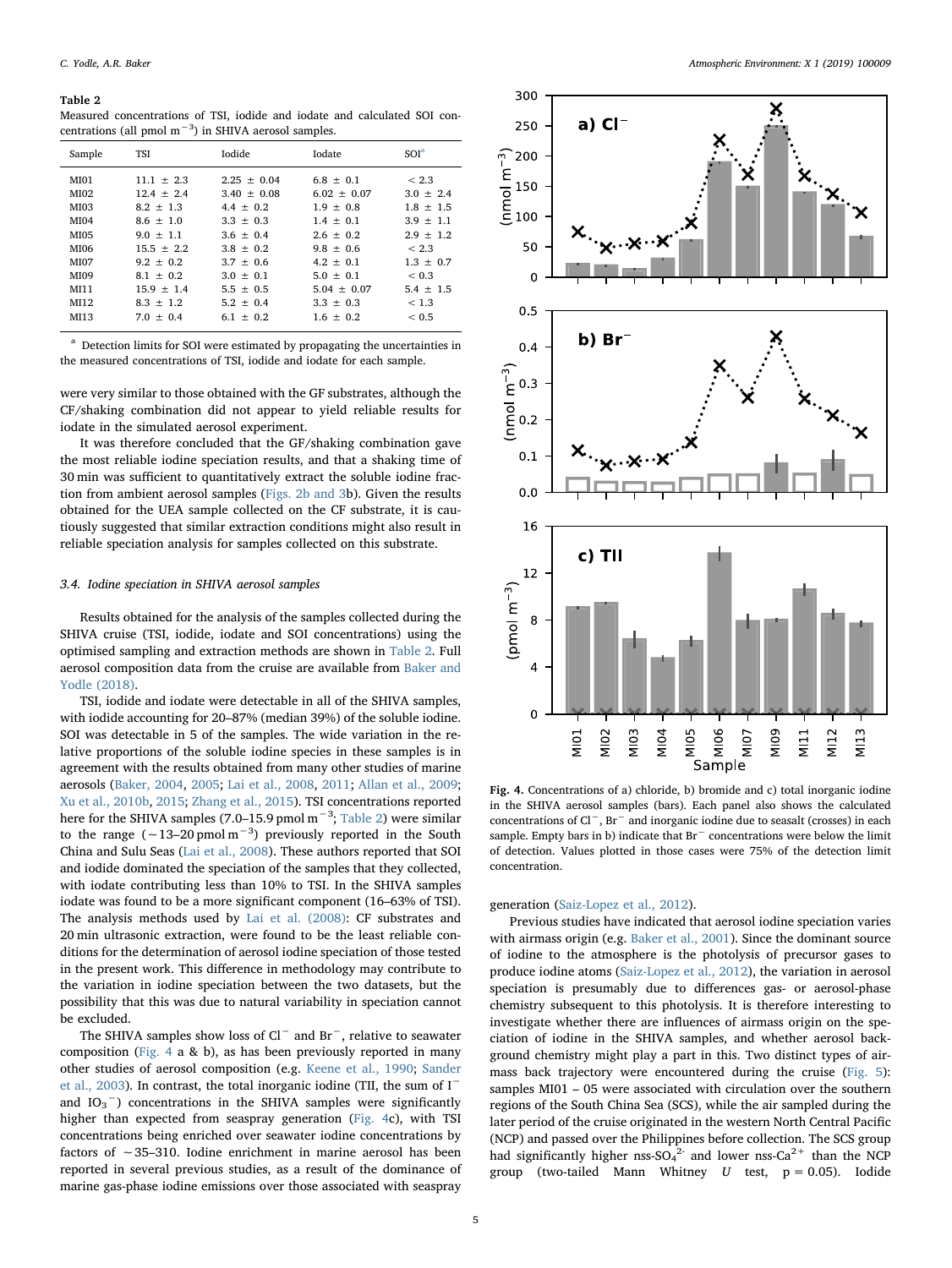<span id="page-5-2"></span>

Fig. 5. Surface level (10 m) 5 day airmass back trajectories for the start of each of sample collection period during the SHIVA cruise. Dashed lines are for the South China Sea group and dotted for the North Central Pacific group. Numbers at the upwind end of each trajectory correspond to the sample numbers.

<span id="page-5-3"></span>

Fig. 6. Box and whisker plots showing the distribution of a) non-seasalt sulphate, b) non-seasalt calcium, c) iodide and d) iodate between the South China Sea (SCS) and North Central Pacific (NCP) airmasses encountered during the SHIVA cruise. Boxes show the inter-quartile range (IQR) of the data and whiskers include values up to 1.5 times the IQR beyond the box. Values outside this range are plotted as individual crosses. Median values are shown by horizontal lines within each box.

concentrations were also lower (but not significantly different) in the SCS group, while there was very little difference between the  $IO_{3}^-$ concentrations of the two groups [\(Fig. 6](#page-5-3)). The higher nss- $SO_4^2$  content of the SCS type might be due to fossil fuel combustion emissions from

East Asia, while the higher nss- $Ca^{2+}$  content in the NCP type may indicate a small source of mineral dust from the Philippines (although nss-Ca<sup>2+</sup> concentrations were low in all samples). The differences in nss-SO<sub>4</sub><sup>2-</sup> and nss-Ca<sup>2+</sup> between the two groups may indicate that there are also differences between the acidity of the two airmass types, but there is insufficient evidence to confirm this, or whether such differences might contribute to the differences between their I<sup>−</sup> concentrations.

# 4. Conclusions

The analysis of aerosol iodine speciation has been examined using two different aerosol collection substrates (CF and GF) and different extraction conditions (ultrasonication and mechanical shaking over periods of 5–60 min). In agreement with other studies, the combination of CF collection substrates and ultrasonic agitation appeared to cause changes in iodine speciation and it is recommended that these conditions are avoided in future work. Based on the results of extractions of both simulated aerosol samples spiked with inorganic iodine species and of an ambient aerosol sample, the optimum conditions for aerosol iodine speciation determination appear to involve the mechanical shaking of samples collected on GF substrates for a period of 30 min. For samples collected on CF substrates, mechanical shaking also appears to give more reliable results for iodine speciation determination than ultrasonic agitation.

Analysis of samples collected during the SHIVA cruise in the South China and Sulu Seas, using the optimised collection and extraction methods, yielded similar TSI concentrations to previous reports from the region, but rather different iodine speciation. These differences in speciation may have been due to the different sampling and extraction methods used.

### Author contributions

ARB conceived the project and the experiments were designed by CY and ARB. All laboratory work was conducted by CY. The manuscript was drafted by ARB with contributions from CY.

#### Conflicts of interest

The authors declare that they have no conflict of interest.

#### Acknowledgments

CY is indebted to the Royal Thai Government for provision of a Research Studentship. Instrumental analysis was partly supported by the UK GEOTRACES programme, through grant number NE/H00548X/ 1 of the UK Natural Environment Research Council. We would like to thank Graham Chilvers (UEA) for assistance with IC-ICP-MS analysis and Birgit Quack and Anke Schneider (GEOMAR, Kiel, Germany) for collection of aerosol samples during the SHIVA cruise. The SHIVA project was funded by the European Union (grant SHIVA-226224-FP7- ENV-2008-1). We gratefully acknowledge the NOAA Air Resources Laboratory for the provision of the HYSPLIT transport and dispersion model and READY website [\(http://www.arl.noaa.gov/ready.html\)](http://www.arl.noaa.gov/ready.html) used in this publication.

#### References

<span id="page-5-1"></span>[Allan, J.D., Topping, D.O., Good, N., Irwin, M., Flynn, M., Williams, P.I., Coe, H., Baker,](http://refhub.elsevier.com/S2590-1621(19)30012-7/sref1) [A.R., Martino, M., Niedermeier, N., Wiedensohler, A., Lehmann, S., Muller, K.,](http://refhub.elsevier.com/S2590-1621(19)30012-7/sref1) [Herrmann, H., McFiggans, G.B., 2009. Composition and properties of atmospheric](http://refhub.elsevier.com/S2590-1621(19)30012-7/sref1) [particles in the eastern Atlantic and impacts on gas phase uptake rates. Atmos. Chem.](http://refhub.elsevier.com/S2590-1621(19)30012-7/sref1) [Phys. 9, 9299](http://refhub.elsevier.com/S2590-1621(19)30012-7/sref1)–9314.

<span id="page-5-0"></span>[Baker, A.R., Thompson, D., Campos, M.L.A.M., Parry, S.J., Jickells, T.D., 2000. Iodine](http://refhub.elsevier.com/S2590-1621(19)30012-7/sref2) [concentration and availability in atmospheric aerosol. Atmos. Environ. 34,](http://refhub.elsevier.com/S2590-1621(19)30012-7/sref2) 4331–[4336](http://refhub.elsevier.com/S2590-1621(19)30012-7/sref2).